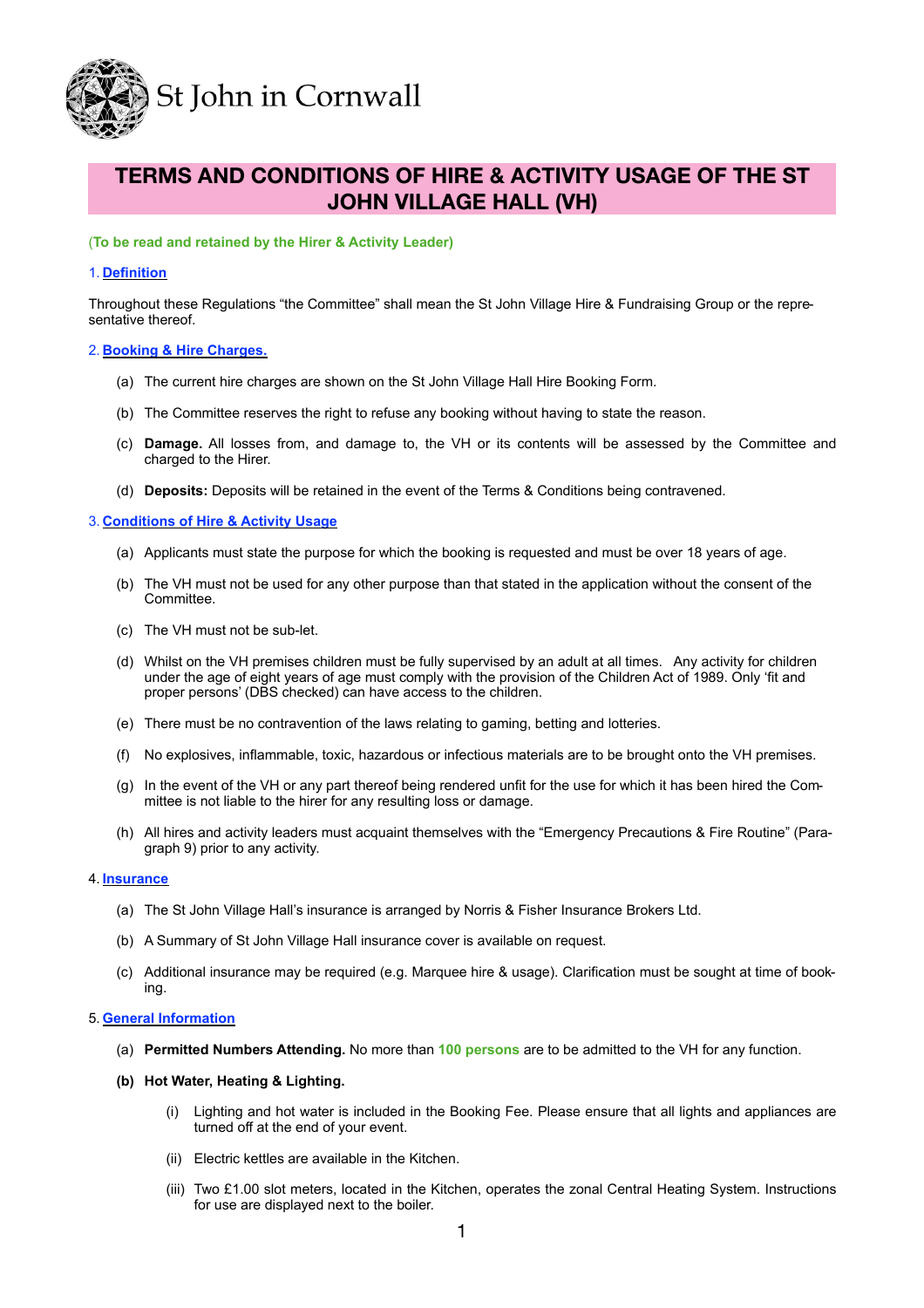# **(c) Audio System.**

(i) If the audio-visual system is required then a responsible adult needs to be authorised/instructed and is to be the sole user.

#### **(d) Noise & Music.**

- (i) No nuisance by noise is to occur to neighbouring persons or premises from the use of the VH.
- (ii) Those attending events at the VH are to arrive and depart quietly, showing due respect for the VH's neighbours.
- (iii) Any music must cease by 2330hrs<sup>1</sup>.

## **(e) Food.**

- (i) The preparing, serving or selling food, must comply with the relevant Food Safety Act and Food Hygiene Regulations.
- (ii) Any cutlery and crockery stored in the VH kitchen may be used. The Committee does not hire any other kitchen items of equipment.
- (iii) Any unconsumed food, debris and litter must be immediate disposed of after the event and removed from the VH site.
- (iv) The dishwasher is available for usage (see instructions).

## (f) **Cleanliness.**

- (i) All equipment, utensils, crockery or fixtures used must be left in a thoroughly clean and working condition.
- (ii) The toilets must be cleaned after the function (to the satisfaction of the Committee).

#### (g) **Furniture.**

- (i) The setting up chairs and tables, and clearing them away afterwards, is the responsibility of the Applicant. Please do not drag these items across the floor.
- (ii) The internal cushioned chairs must not be taken outside.
- (iii) Additional furniture or equipment must not be bought into the VH without the consent of the Committee.

#### (h) **Shoes.**

(i) Stiletto heels are not permitted in the VH as they will damage the wooden floor.

# (i) **Items left in the hall.**

(i) Items left at the VH premises overnight, or unsupervised by day, remain the responsibility of the Applicant and not the Committee.

# (j) **Decorations.**

(i) The VH must not be decorated in any way without the prior consent of the Committee.

## (k) **Marquee.**

- (i) A Marquee may be sited on the Boule Court (at the hirer's expense) and it must have a floor covering.
- (ii) Please discuss this requirement with the Committee.

## (l) **Gazebos.**

(i) The two Village Hall gazebos may be used (free of charge) with the consent of the Committee.

# (m) **Smoking/Vaping.**

(i) Smoking/Vaping is not permitted in the VH or grounds under any circumstances.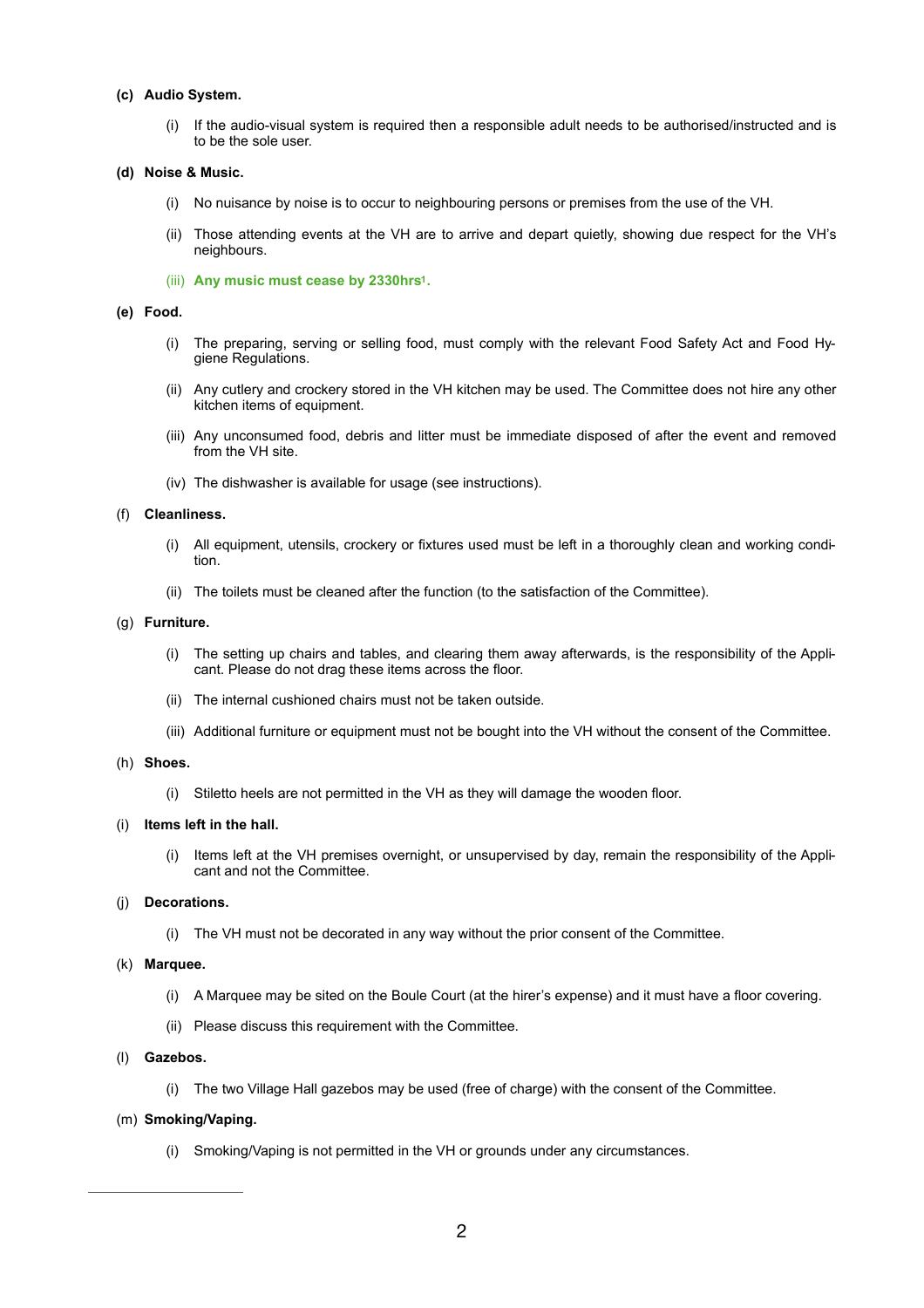#### (n) **Behaviour.**

- (i) Good behaviour must be observed in the VH at all times.
- (ii) The Committee reserves the right to stop any function should unseemly behaviour take place.

#### (o) **Animals & Dogs.**

- (i) No animals except for guide dogs are to be brought into the VH or grounds, other than for a special event agreed by the Committee.
- (ii) No animals whatsoever are to enter the kitchen at any time.

#### (p) **Access by the Committee.**

(i) The Committee shall reserve right of access to all areas of the VH at all times.

#### (q) **Cessation of functions and Hall Closure:**

(i) The VH must be vacated and secured by 2400hrs<sup>2</sup>.

# (r) **Security.**

(i) Please ensure that the VH is fully secured and windows and doors are secure at the end of your function.

#### 6. **Licensing and Intoxicants**

- (a) A Temporary Entertainment Notice (TEN) must be obtained from the Licensing Authority (Cornwall Council).
- (b) No intoxicating liquor is to be sold or supplied without a TEN.
- (c) Any licensed bar must comply with the TEN regulations and have a nominated Licensee (approved by the Committee).
- <span id="page-2-2"></span>(d) **The bar must close by 2300hrs [.](#page-2-0) [3](#page-2-0)**
- (e) Immediately the bar is closed the bar area must be cleaned and all glasses washed. All barrels, crates and boxes must be removed from the site and the VH is to be left in a clean and tidy condition.

#### 7.**Village Hall (VH) Grounds**

- (a) The VH grounds may be hired & used by activity groups together with the VH or as a separate entity.
- (b) The VH grounds hire charges are shown on the St John Village Hall Hire Booking Form.
- (c) The usage of these VH grounds is subject to the above terms and conditions (e.g. behaviour, noise & music etc).
- (d) No activities are to be undertaken that may cause damage to the VH, the VH grounds or neighbours' property.
- (e) No activities are to be undertaken that might cause injury, personal or otherwise.
- (f) **Ad Hoc usage:** 
	- (i) St John parishioners and members of their families may use/enjoy these VH grounds on an 'ad hoc' (non-regular/routine/planned) basis.
	- (ii) St John parishioners may use/enjoy these VH grounds for family gatherings, however, they must first formally contact the Secretary for approval.

#### 8. Actions to be carried out at the end of an event<sup>4</sup>[:](#page-2-1)

- <span id="page-2-3"></span>(a) Return the VH to the condition in which it was received4.
- (b) Secure all doors and windows and close fire exits.

<sup>1, 2 &</sup>amp; 3 There may be some latitude with these timings - please discuss with the St John Village Hall Hire & Fundraising Group

<span id="page-2-0"></span>[<sup>3</sup>](#page-2-2), 2 & 3 There may be some latitude with these timings - please discuss with the St John Village Hall Hire & Fundraising Group

<span id="page-2-1"></span>[<sup>4</sup>](#page-2-3) It may be preferable to finish the St John Village Hall tidying up the following day - please discuss with the St John Village Hall Hire & Fundraising Group